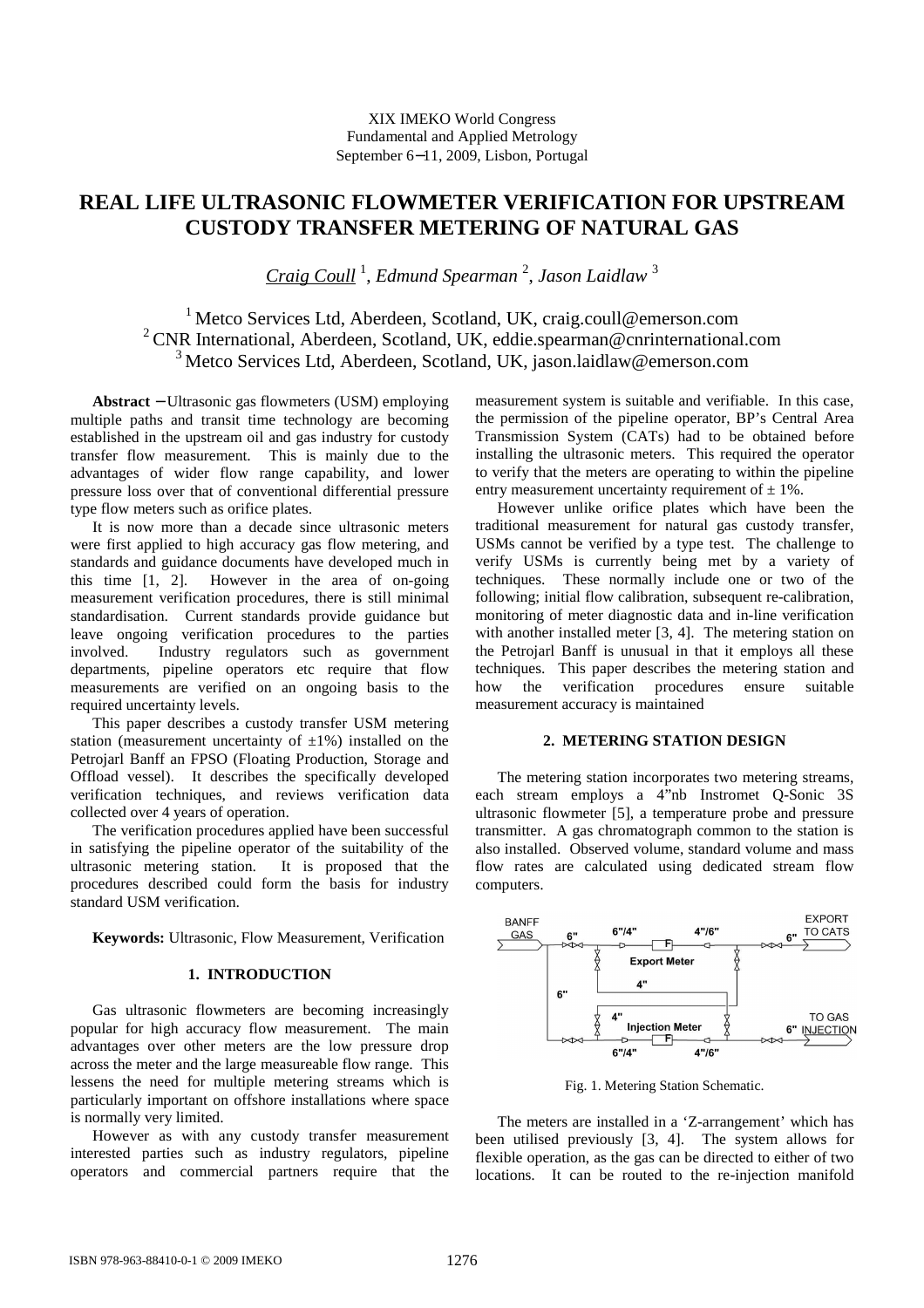where the gas is used to pressurise the field to improve field production, or it can be exported via a subsea pipeline and sold. It also offers the possibility of placing the two meters 'in-series' to allow in situ comparison.

A complete spare meter stream is also provided to allow either the export stream or the re-injection stream to be removed and sent for onshore re-calibration.

The flow meters are installed in the field with 21.8D of straight upstream pipework and 5.8D downstream, in keeping with the recommendations of BS 7965:2000 [1].



Fig. 2. Metering Station.

## **3. FLOWMETER VERIFICATION**

The verification procedures are based on onshore laboratory calibration at agreed intervals, and in-service monitoring which includes series line checks and monitoring of the meters diagnostic data. The following describes these in detail.

#### *3.1 Flow Laboratory Calibration*

The primary means of verification is flow calibration at a traceable, accredited flow calibration laboratory. Prior to start-up and at regular intervals during their operation the export and injection meters have been flow calibrated at the National Standard of Germany for High Pressure Natural Gas, PIGSAR.



Fig. 3. Meter at Calibration Facility.

Re-calibration is important as experience has shown that meters can drift after a period in operation [6]. This is often attributed to build up of dirt on the pipe walls reducing the effective cross-section of the meter, dirt on the walls also affects the surface roughness which in turn can affect the flow profile 'seen' by the meter. Hence re-calibration is required to account for this drift.

Three meters were purchased to allow onshore calibrations whilst still maintaining full operational capability. Initially the pipeline operator required recalibrations on a 3 monthly basis, however following the presentation of satisfactory meter verification data; this was extended to 6 months in September 2007.

The meters are calibrated with their upstream and downstream spools permanently attached to avoid any potential effect of misalignment between meter and pipe spool. The effect of misalignment was considered to be greater than normal due to the relatively small nominal bore of the meters (4"nb).

Calibrations are performed using natural gas at a nominal pressure of about 50 barg. The meters are calibrated at 6 nominal flow rates over a 30:1 turndown ratio. Each flow point comprised of the average of at least three test runs.

Meter diagnostics are recorded during the calibration; these are used to confirm the health of the meter and as a reference with which to check the meter once in-service.

Figures 4, 5 and 6 show the full calibration history of each meter.



Fig. 4. Calibrations of Meter 2901.



Fig. 5. Calibrations of Meter 2902.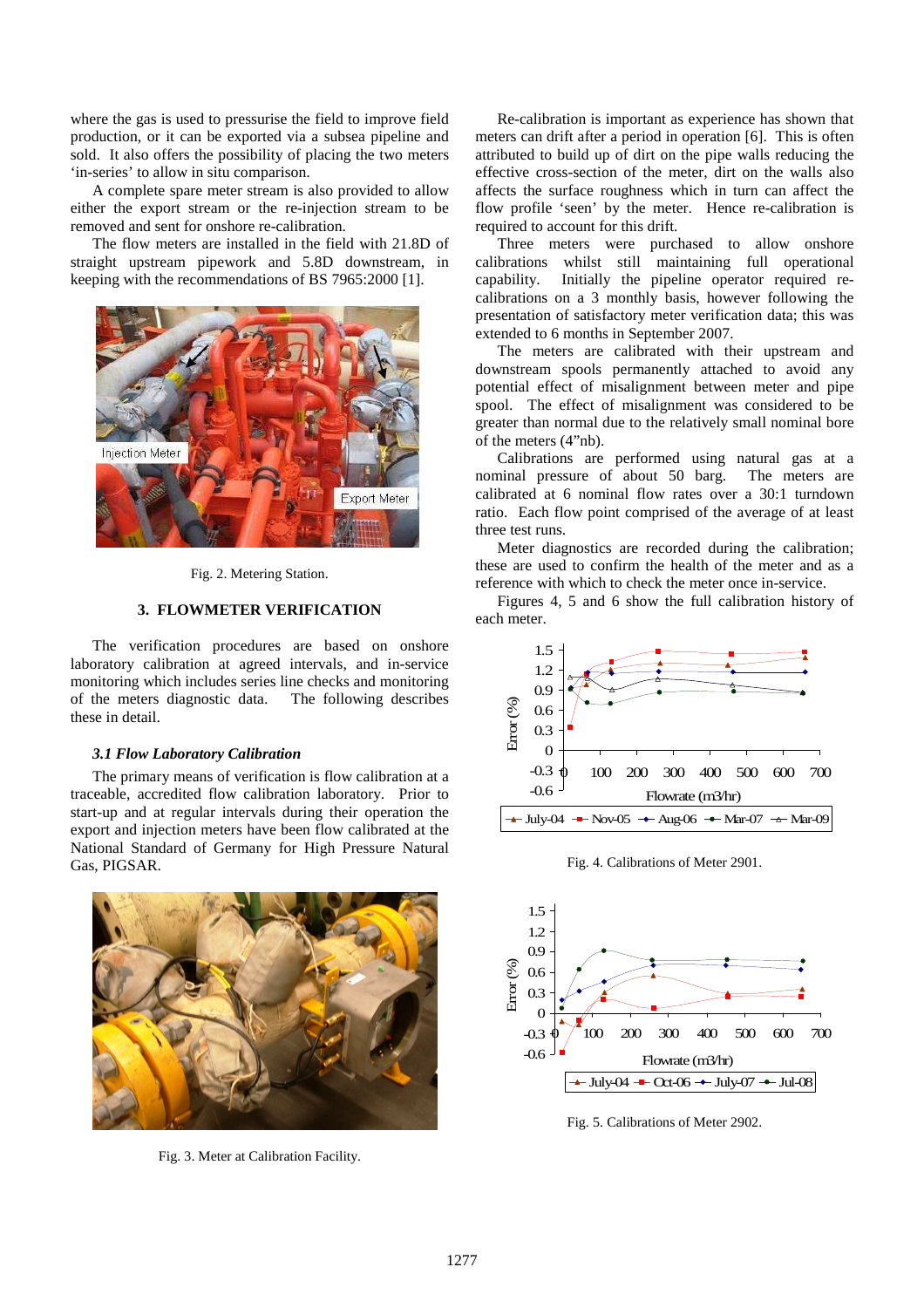

Fig. 6. Calibrations of Meter 2903.

The calibration results show meter errors of up to 1.5%. Uncorrected errors of this magnitude would be unacceptable in a system with an overall uncertainty budget of  $\pm 1\%$ . Hence the errors are corrected by applying a linear interpolation correction function when the meters are in service.

The results also show shifts in meter performance over time. Figure 7 shows the flow weighted mean (FWM) error [1] for each calibration. Some shifts in meter performance can be explained by specific events in the meters life such as the replacement of damaged transducers which occurred twice on meter 2901 between its  $2<sup>nd</sup>$  and  $3<sup>rd</sup>$  calibrations and its  $3<sup>rd</sup>$  and  $4<sup>th</sup>$  calibrations, or the misalignment of the upstream spool observed in the  $3<sup>rd</sup>$  calibration of meter 2903. Calibrations of identical meters which reflect the effect of in-service effects on the meter only are shown with solid connecting lines in figure 7.



Fig. 7. Calibration FWM Errors.

Table 1 details the drifts observed, the maximum drift was 0.17% over periods of between 6 and 20 months inservice. Overall the calibrations show the meters to have a linear stable response. The meters are stable enough for the operational 6 month calibration interval. Further calibrations may allow the interval to be extended in the future.

The criteria for acceptance of ultrasonic meters are contained within the standards BS7965 [1] and AGA9 [2]. In particular with reference to these meters the criteria state that

> Small meter (< 12" NB) maximum error limit ±1% for flow rates of 10% of max and above.

 Maximum peak to peak error (difference between maximum error and minimum error) 0.7% for flow rates of 10% of max and above.

Strict adherence to these criteria would have resulted in rejection of all but one of meter 2901's calibrations as the results were above the 1% maximum limit. Also the initial calibrations of meters 2902 and 2903 just exceeded the maximum peak to peak error of 0.7% for flow rates of 10% of max and above. However these meter calibrations were accepted for the following reasons.

| Meter           | Installed | Use                          | Shift $(\%)$ |
|-----------------|-----------|------------------------------|--------------|
| (Period)        | (Months)  |                              |              |
| 2901 (04-05)    | 12        | Continuous                   | $+0.12$      |
| 2901 (07-09)    | 20        | Infrequent 4m <sup>*</sup> , | $+0.10$      |
|                 |           | Continuous 16m               |              |
| 2902 (04-06)    | 18        | Infrequent                   | $-0.15$      |
| 2902 (07-08)    |           | Infrequent                   | $+0.13$      |
| $2903(06-07)$   |           | Continuous                   | $+0.17$      |
| $*$ and $*$ use |           |                              |              |

split use

Although meter 2901 is out with the  $\pm 1\%$  criterion, the linearity of the meter is excellent and the application of the linear interpolation correction provides a suitably accurate meter. For 2902 and 2903 the peak to peak failures were at the lower half of the flow range (i.e. out with the FPSO's normal operating range) and in the experience of the authors, peak to peak errors exceeding 0.7% by small amounts are not uncommon in small bore ultrasonic flowmeters. It is interesting to note that the meters have met the 0.7% limit on all subsequent calibrations. Following the experience gained with these meters, it is the authors' opinion that strict application of the criteria in AGA 9 and BS 7965 may be too onerous for small bore meters (4" nb for example) and a slight relaxation may be appropriate to avoid rejection of otherwise satisfactory and effective meters.

#### *3.2 Series Line Checks*

The metering station is designed to allow the injection and export meters to be lined up in-series. This enables the relative performance of the meters to be assessed during operation. The station is fully flexible; gas can be routed to the export pipeline or the injection system while operating in Series check mode.

Series line checks are performed on a weekly basis. Each test lasting one reporting hour. The accumulated mass totals for that hour are recorded and the discrepancy is calculated as in (1).

$$
E = \frac{Total_{inj} - Total_{exp}}{Total_{inj}}.100
$$
 (1)

Where

| Е                    | Discrepancy $(\% )$                          |
|----------------------|----------------------------------------------|
| Total <sub>ini</sub> | Injection Stream, 1 hour mass total (tonnes) |
| Total <sub>exp</sub> | Export Stream, 1 hour mass total (tonnes)    |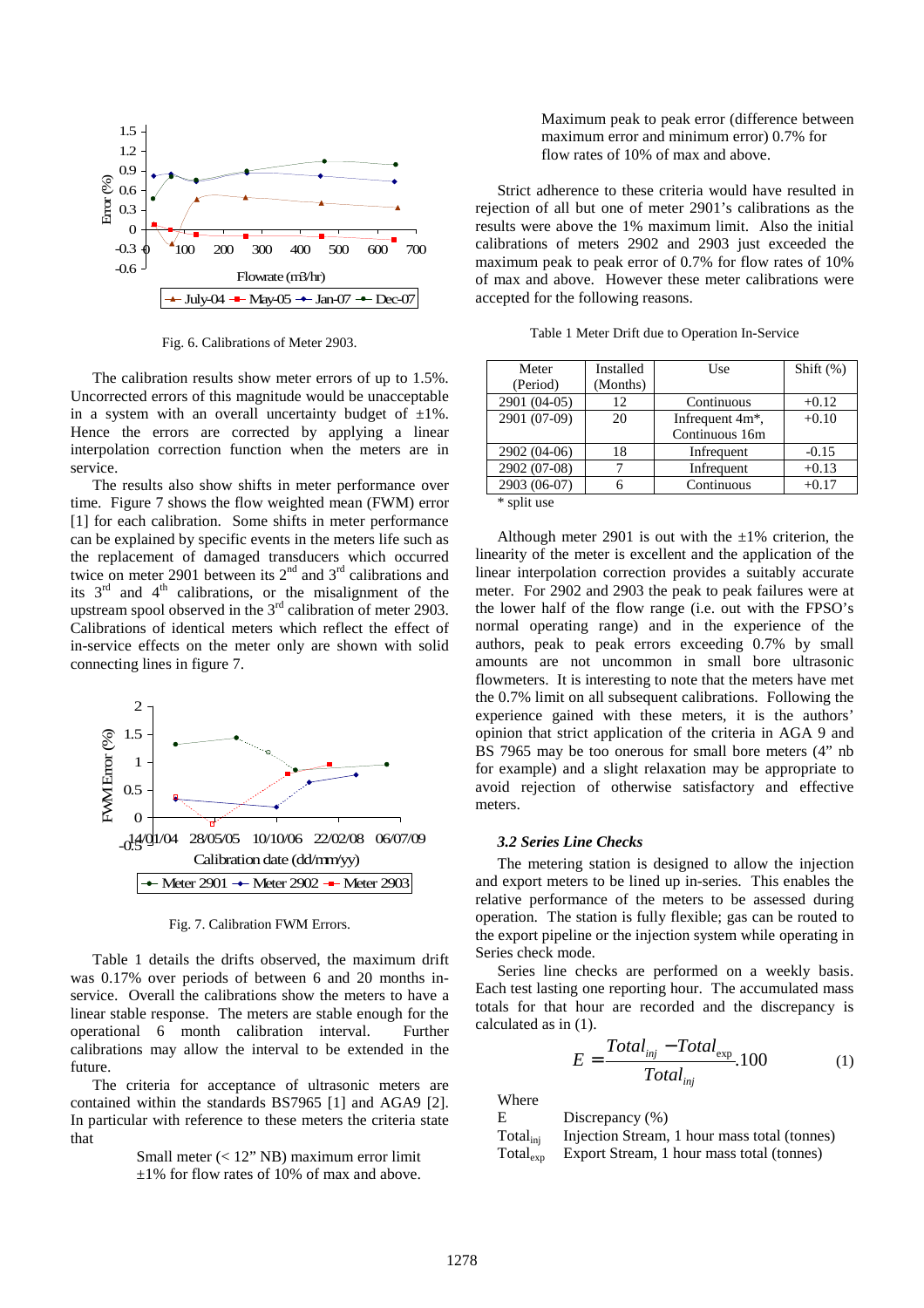Comparison of the meters mass totals means that the stream pressure and temperature measurements, and the flow computer calculations are included in the check. The gas chromatographs are not verified in this check as they are common to both streams. The results are trended and limits which trigger further investigation have been set. The limits are any discrepancy greater than  $\pm 1\%$  or any change in discrepancy greater than 0.3% which is not related to a change-out of a meter.

Due to operational requirements gas has almost exclusively been directed to the injection system. Hence the injection meter has been in operation almost continuously and the export meter has only been used infrequently during series line checks. This minimal use of the export meters has had the positive benefit of reducing the risk of common mode errors masking a shift in meter performance. Common mode refers to the phenomenon when making comparisons with equipment using similar technologies, that errors are mirrored and thus not observed in the comparison.



Fig. 8. Series line check results (Dec 04 – Dec 06).



Fig. 9. Series line check results (Jan 07 – April 09).

Figures 8 and 9 show the history of series line checks. Overall the results are generally stable between meter change-outs, with distinct shifts at meter change-outs. It shows the majority of results to be within the  $\pm 1\%$  action limits. Results out with the limits are nearly all in the period between Nov 2005 and Aug 2006. This corresponds to when meter 2903 was first installed. At the time the failures initiated a series of checks, including review of meter diagnostics, additional re-calibrations of pressure and temperature transmitters, and additional valve integrity checks, none of which identified a problem. The results returned to within limits at the following meter change-out. There is still debate as to the cause of these out of limit results; however this is beyond the scope of this paper.

The results also show a tendency for increased scatter and/or temporary excursions from the stable result following meter change-outs or shutdowns. The reasons for this are unclear, it may be due to initial liquid drop-out, the results stabilising once the liquid has dried out, however there is no evidence of this from the meter diagnostics.

## *3.3 Meter Diagnostic Data*

Ultrasonic meters can report various diagnostic parameters which can assist in the early detection of meter faults. However these are currently not at the level where the actual measurement error can be quantified [7], this data is used in conjunction with the series line checks to provide enhanced in-service monitoring.

The meter diagnostics are normally logged on a weekly basis during the series line checks using the meter manufacturers utility / diagnostic software application UNIFORM. The logged data is averaged, trended and limits applied as defined by the meter manufacturer [8]. Any deviation out with these limits triggers further investigation. Table 2 details the monitored diagnostics and the action limits set.

| Table 2 – Action Limits for Meter Diagnostics |  |  |  |  |
|-----------------------------------------------|--|--|--|--|
|-----------------------------------------------|--|--|--|--|

| Diagnostic                         | Action Limits [8]   |  |  |
|------------------------------------|---------------------|--|--|
| Velocity of Sound (AGA-10)         | $\pm 0.25 \%$       |  |  |
| comparison)                        |                     |  |  |
| Velocity of Sound (VOS) Footprint  | $> 0.1\%$ shift     |  |  |
| VOS Footprint – (shift from Cal.)  | $> \pm 0.1\%$       |  |  |
| Path Velocity Ratio (PVR)          | $<0.99$ or $> 1.07$ |  |  |
| Performance Level (all paths)      | $<60\%*1$           |  |  |
| Automatic Gain Control (AGC) ratio | < 1                 |  |  |
| Swirl Angle                        | $>\pm 20$ deg       |  |  |

\*1 for high flow rate operation

The overall velocity of sound as measured by the meter is compared to the value calculated from the live gas chromatograph composition using the equation of state described in AGA10 [9].

The velocity of sound (VOS) ratios are monitored, the ratio of one path's VOS to another, and one path to the average VOS are trended. A full set of ratios is known as the meter's VOS footprint. The footprints are monitored for relative change over time and against change from the footprint recorded during calibration. As the VOS footprint does vary slightly with flow rate, the calibration footprint used in this check is taken from the test point closest to the expected operational flow rate.

The path velocity ratio is the name given to the ratio of the gas velocities measured on the diameter path (2) to the average of the swirl paths (1 and 3). It can detect changes in the flow profile at the meter.

The performance level is the percentage of ultrasonic signals which are accepted by the meter's electronics in any one calculation cycle. This indicates if the meter is having difficulty in detecting the ultrasonic signal. Under normal circumstances the performance level should be greater than 90% however 60% is acceptable at higher flow rates.

Automatic gain control (AGC) is used by the meter to amplify the detected signal to a suitable level without over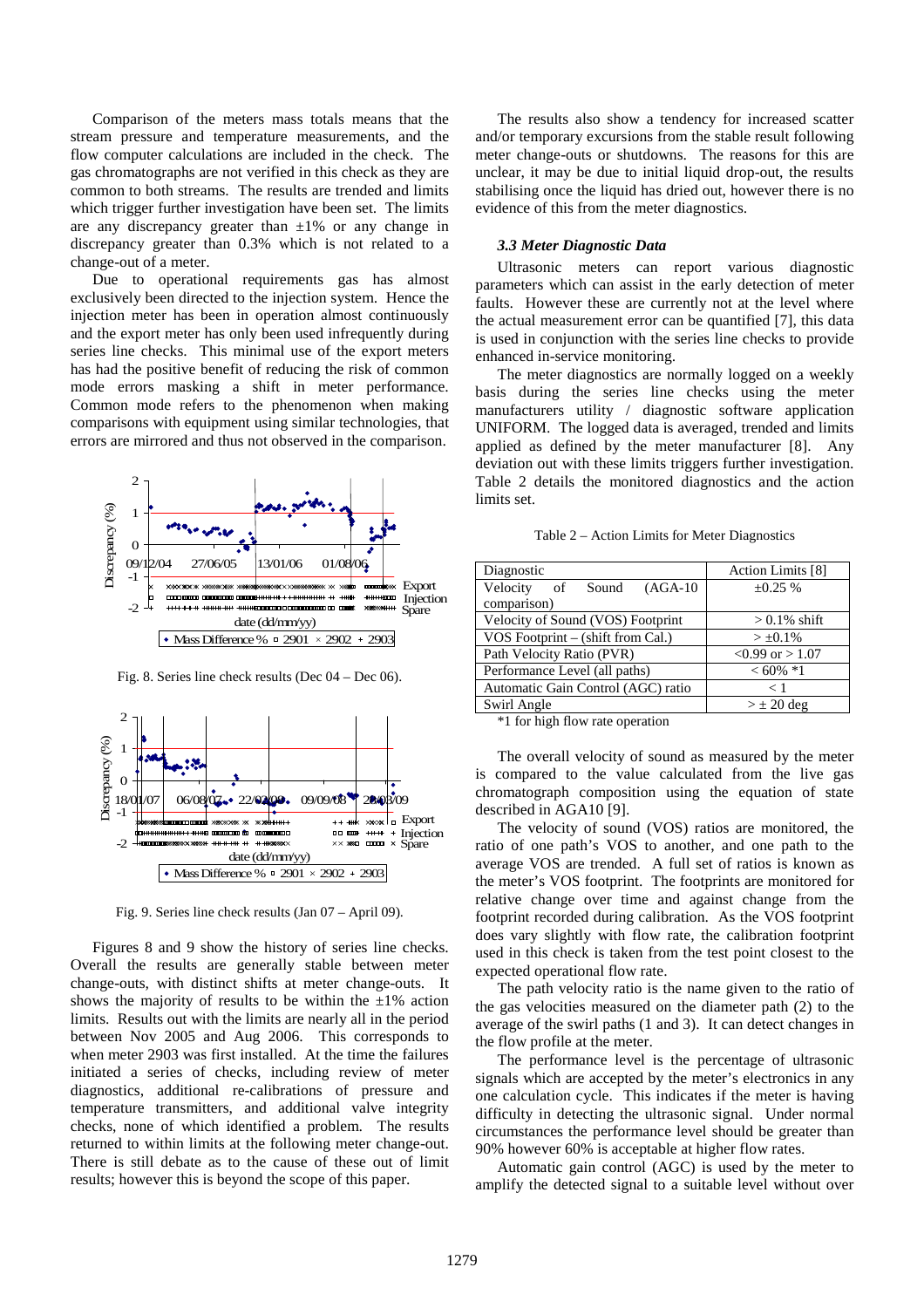amplifying the background noise. The AGC ratio is related to the signal to noise ratio (SNR). The minimum limit is set to 1, this relates to a SNR much greater than 1.

Finally the swirl angle diagnostic monitors the difference in the gas velocities measured on the swirl paths (1 and 3), and converts this to an angle measurement. As the name suggests a larger swirl angle indicates a greater amount of swirl in the flow profile. Instromet advised that a swirl angle of less than 10 degrees would have no impact on the measurement, and that up to 20 degrees of swirl can be tolerated.

## **4. REAL LIFE METER FAULT**

This section describes how a real metering fault was detected in-service using the series line check and meter diagnostics.



Fig. 10. Series line Check results.

Following a six week maintenance shutdown the injection metering stream was brought back online without any apparent incident. Immediately preceding the shut down the series checks had been returning discrepancies of about +0.7%, however following the shutdown the checks returned a -0.8% result. This 1.5% shift indicated that there may be a problem with one or both of the meters. A negative shift in series check results indicated that either the injection meter was under reading or export meter was over reading. Meter 2901 was in the export line and 2903 in the injection line. Figure 10 shows the series line check results over this period.

The large change in discrepancy prompted a review of both meters' diagnostics. Figures 11 and 12 show the velocity of sound foot prints for both meters with the series line check results overlaid. These show a significant change in the export meters velocity of sound (VOS) footprint (2901) following the shutdown. Whereas the injection meters footprint remained fairly constant. The alarm limit for changes in footprint recommended by [8] is 0.1%. The change in footprint registered by meter 2901 ranged from 0.04% for the path 3 to 2 ratio to 0.42% for the path 3 to 1 ratio. It was this variation in the footprint that pointed to the fault. The only ratio which had not shifted out with the 0.1% limit was the 3 to 2 path ratio. This indicated that the relative velocity of sound measured on paths 2 and 3 had not changed from prior to the shutdown, but that VOS measured on path 1 had changed with respect to paths 2 and 3. This suggested that the fault may lie on path 1 of the export meter (2901). None of the other monitored diagnostics for meter 2901 i.e. path velocity ratio, signal to noise ratio, or path performance were outside limits.



Fig. 11. Meter 2901 VOS Footprint.



Fig. 12. Meter 2903 VOS Footprint.

At this stage it was thought that the meter may have been affected by contamination. The export meter had been lying depressurised for some time during the shut down and as the station had not exported after the start-up it had only been run for a few hours during the series line checks. It seemed credible that there might be some liquid or debris in the line, which might be affecting path 1. This seemed particularly plausible as path 1 has a transducer port located in the bottom half of the pipe. Hence it was decided to run the export meter for a prolonged period (48hrs) to see if this would clear the contamination and the fault. However although some improvement in the series checks was noticed; the shift in series checks reduced to about 0.5%, the change was still significant and export meter (2901) VOS footprint remained stable in its new state.

At this point meter 2901 was removed from the export stream as it was decided that it could not be relied upon to operate as a custody transfer meter. It was transferred to the injection line and the recently calibrated meter 2902 was installed in the export line. The VOS footprint on meter 2901 remained in its new state following the relocation of the meter.

The in-service monitoring concluded that the shift in series line checks was caused by a fault on path 1 of the original export meter 2901. Based on this conclusion meter